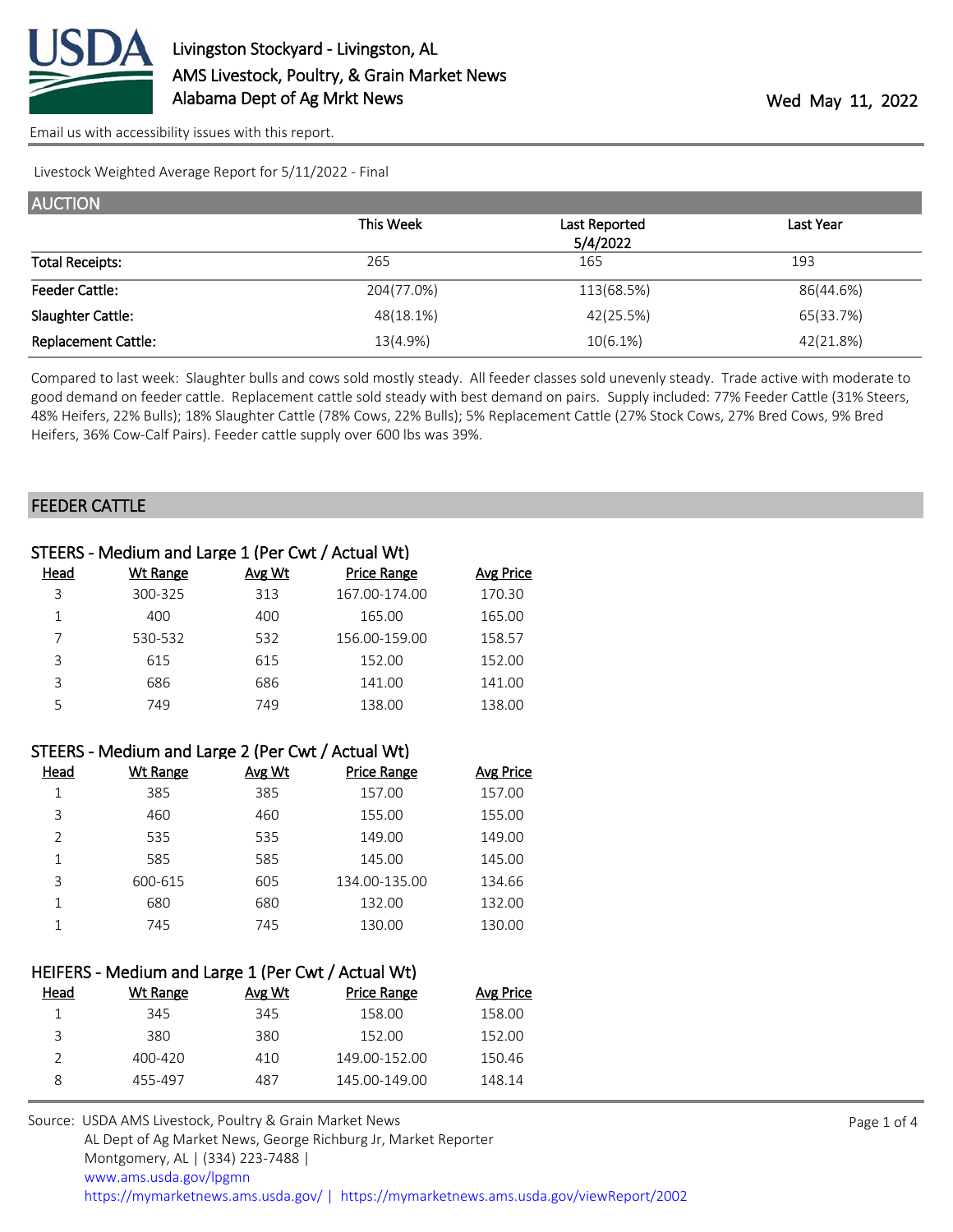

# Livingston Stockyard - Livingston, AL AMS Livestock, Poultry, & Grain Market News Alabama Dept of Ag Mrkt News **Wed May 11, 2022**

[Email us with accessibility issues with this report.](mailto:mars@ams.usda.gov?subject=508%20issue)

|   | 520-538 | 535 | 130.00-144.50 | 142.49 |             |  |
|---|---------|-----|---------------|--------|-------------|--|
| 3 | 558     | 558 | 136.50        | 136.50 |             |  |
|   | 645     | 645 | 129.00        | 129.00 |             |  |
| 9 | 609     | 609 | 136.50        | 136.50 | Value Added |  |
|   | 650-680 | 665 | 120.00-125.00 | 122.56 |             |  |
| 9 | 666     | 666 | 133.00        | 133.00 | Value Added |  |

# HEIFERS - Medium and Large 2 (Per Cwt / Actual Wt)

| Head | Wt Range | Avg Wt | Price Range   | <b>Avg Price</b> |
|------|----------|--------|---------------|------------------|
|      | 340-345  | 343    | 142.00-148.00 | 145.02           |
|      | 380      | 380    | 135.00        | 135.00           |
|      | 480      | 480    | 130.00        | 130.00           |
|      | 545      | 545    | 125.00        | 125.00           |
|      | 550      | 550    | 117.00        | 117.00           |

## BULLS - Medium and Large 2 (Per Cwt / Actual Wt)

| Wt Range | Avg Wt | Price Range   | Avg Price |
|----------|--------|---------------|-----------|
| 350-375  | 363    | 156.00-160.00 | 158.07    |
| 425-440  | 435    | 145.00-150.00 | 146.63    |
| 450-465  | 456    | 139.00-144.00 | 140.52    |
| 500      | 500    | 135.00        | 135.00    |
| 565-570  | 569    | 130.00-132.00 | 130.28    |
| 610-630  | 620    | 125.00-129.00 | 126.69    |
| 680      | 680    | 120.00        | 120.00    |
| 700-745  | 723    | 115.00-117.00 | 116.03    |
|          |        |               |           |

#### SLAUGHTER CATTLE

# COWS - Breaker 75-80% (Per Cwt / Actual Wt)

| <u>Head</u> | Wt Range  | Avg Wt | Price Range | Avg Price | Dressing |
|-------------|-----------|--------|-------------|-----------|----------|
|             | 1240-1460 | 1343   | 79.00-80.50 | 79.71     | Average  |
|             | 1125-1175 | 1150   | 86.00-90.00 | 87.96     | High     |
| ∽           | 1180-1650 | 1461   | 69.00-74.00 | 71.19     | _OW      |

## COWS - Boner 80-85% (Per Cwt / Actual Wt)

| <u>Head</u> | Wt Range  | Avg Wt | Price Range | Avg Price | Dressing    |
|-------------|-----------|--------|-------------|-----------|-------------|
|             | 1200-1235 | 1217   | 71.00-74.00 | 72.34     | Average     |
|             | 1015-1185 | 1098   | 78.00-79.00 | 78.31     | <b>High</b> |
|             | 945-1120  | 1048   | 63.00-66.00 | 64.63     | Low         |

#### COWS - Lean 85-90% (Per Cwt / Actual Wt) Head Wt Range Avg Wt Price Range Avg Price Dressing

| <u>neau</u> | <b>WU NATILE</b> | AVE VVL | <b>PHILE NOTIFIE</b> | AVE FILE | <u>UI ESSIIIR</u> |
|-------------|------------------|---------|----------------------|----------|-------------------|
|             | 700-1060         | 886     | 45.00-50.00          | 47.76    | Average           |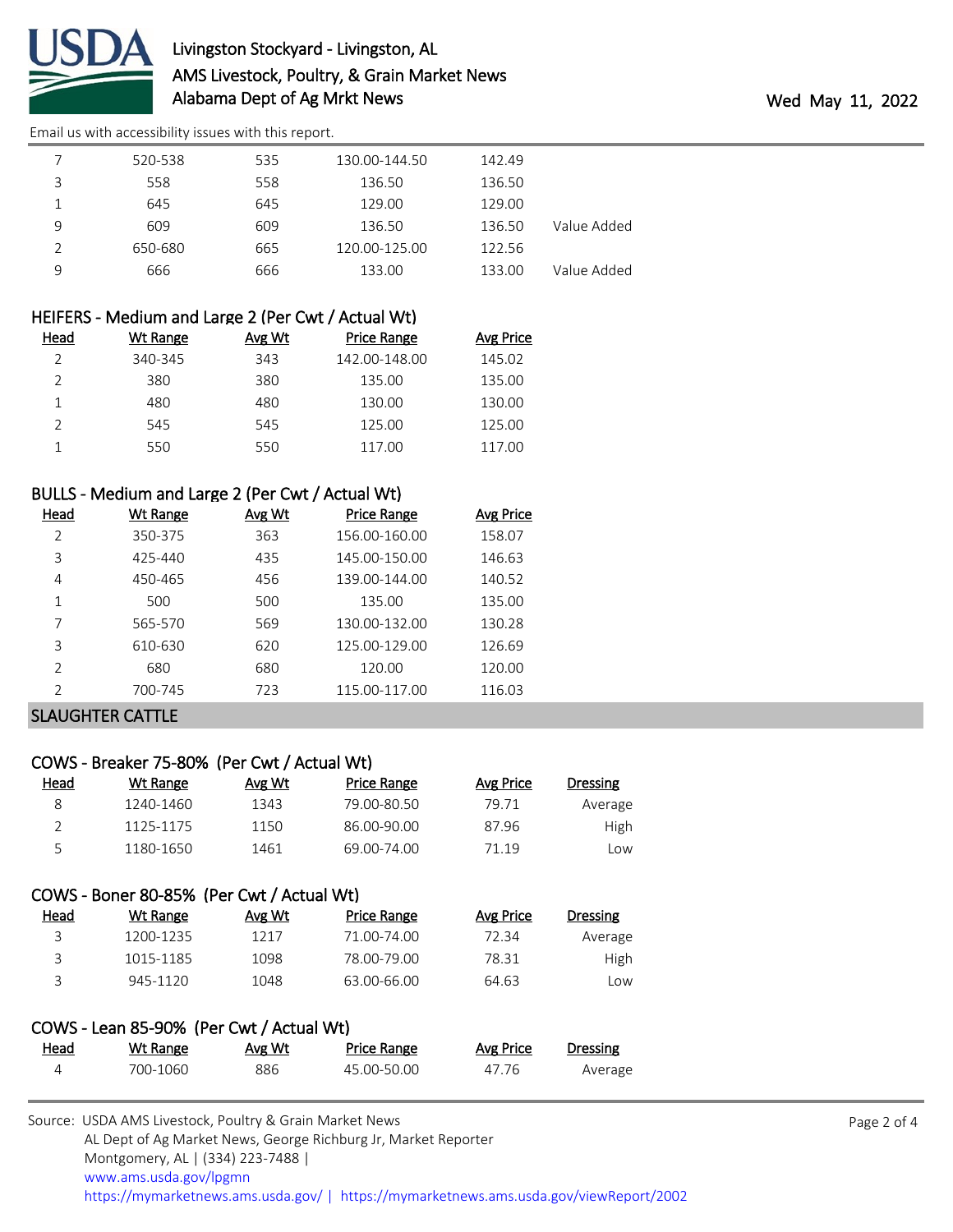

[Email us with accessibility issues with this report.](mailto:mars@ams.usda.gov?subject=508%20issue)

| BULLS - 1-2 (Per Cwt / Actual Wt) |                |              |                                              |                                                                                   |                                                                                    |                  |
|-----------------------------------|----------------|--------------|----------------------------------------------|-----------------------------------------------------------------------------------|------------------------------------------------------------------------------------|------------------|
| Head                              | Wt Range       |              | Avg Wt                                       | <b>Price Range</b>                                                                | <b>Avg Price</b>                                                                   | <b>Dressing</b>  |
| 4                                 | 1340-1545      |              | 1479                                         | 95.00-100.00                                                                      | 97.82                                                                              | Average          |
| 4                                 | 1640-2055      |              | 1849                                         | 105.00-107.50                                                                     | 106.47                                                                             | High             |
| REPLACEMENT CATTLE                |                |              |                                              |                                                                                   |                                                                                    |                  |
|                                   |                |              |                                              |                                                                                   |                                                                                    |                  |
|                                   |                |              |                                              | STOCK COWS - Medium and Large 1-2 (Per Head / Actual Wt)                          |                                                                                    |                  |
| <u>Age</u>                        | <b>Stage</b>   | <b>Head</b>  | <b>Wt Range</b>                              | Avg Wt                                                                            | <b>Price Range</b>                                                                 | <b>Avg Price</b> |
| $2 - 4$                           | $\circ$        | 3            | 705-950                                      | 808                                                                               | 525.00-635.00                                                                      | 574.61           |
|                                   |                |              |                                              |                                                                                   |                                                                                    |                  |
|                                   |                |              |                                              | BRED COWS - Medium and Large 1-2 (Per Head / Actual Wt)                           |                                                                                    |                  |
| <u>Age</u>                        | <b>Stage</b>   | <u>Head</u>  | <b>Wt Range</b>                              | Avg Wt                                                                            | <b>Price Range</b>                                                                 | <b>Avg Price</b> |
| $2 - 8$                           | T <sub>2</sub> | 2            | 950-1100                                     | 1025                                                                              | 850.00-860.00                                                                      | 855.37           |
|                                   |                |              |                                              |                                                                                   |                                                                                    |                  |
|                                   |                |              | BRED COWS - Small 1-2 (Per Head / Actual Wt) |                                                                                   |                                                                                    |                  |
| <u>Age</u>                        | <b>Stage</b>   | <u>Head</u>  | <b>Wt Range</b>                              | Avg Wt                                                                            | <b>Price Range</b>                                                                 | <b>Avg Price</b> |
| $2 - 8$                           | T1             | $\mathbf{1}$ | 705                                          | 705                                                                               | 540.00                                                                             | 540.00           |
|                                   |                |              |                                              |                                                                                   |                                                                                    |                  |
|                                   |                |              |                                              | BRED HEIFERS - Medium and Large 1-2 (Per Head / Actual Wt)                        |                                                                                    |                  |
| <b>Age</b>                        | <b>Stage</b>   | <u>Head</u>  | <b>Wt Range</b>                              | Avg Wt                                                                            | <b>Price Range</b>                                                                 | <b>Avg Price</b> |
| $<$ 2                             | T <sub>2</sub> | 1            | 740                                          | 740                                                                               | 575.00                                                                             | 575.00           |
|                                   |                |              |                                              |                                                                                   |                                                                                    |                  |
|                                   |                |              |                                              |                                                                                   | COW-CALF PAIRS - Medium and Large 1-2 w/ <150 lbs calf (Per Family / Actual Wt)    |                  |
| <u>Age</u>                        | <b>Stage</b>   | <u>Head</u>  | <b>Wt Range</b>                              | Avg Wt                                                                            | <b>Price Range</b>                                                                 | <b>Avg Price</b> |
| $2 - 8$                           | O              | 1            | 1360                                         | 1360                                                                              | 1200.00                                                                            | 1200.00          |
|                                   |                |              |                                              |                                                                                   |                                                                                    |                  |
|                                   |                |              |                                              |                                                                                   | COW-CALF PAIRS - Medium and Large 1-2 w/ 150-300 lbs calf (Per Family / Actual Wt) |                  |
| <u>Age</u>                        | <b>Stage</b>   | <u>Head</u>  | <b>Wt Range</b>                              | Avg Wt                                                                            | <b>Price Range</b>                                                                 | <b>Avg Price</b> |
| $2 - 8$                           | $\circ$        | $\mathbf{1}$ | 1265                                         | 1265                                                                              | 1300.00                                                                            | 1300.00          |
|                                   |                |              |                                              |                                                                                   |                                                                                    |                  |
|                                   |                |              |                                              |                                                                                   | COW-CALF PAIRS - Medium and Large 1-2 w/ >300 lbs calf (Per Family / Actual Wt)    |                  |
| <u>Age</u>                        | <u>Stage</u>   |              | Head Wt Range                                | <u>Avg Wt</u>                                                                     | <b>Price Range</b>                                                                 | <b>Avg Price</b> |
| $2 - 8$                           | $\circ$        | $\mathbf{1}$ | 1505                                         | 1505                                                                              | 1325.00                                                                            | 1325.00          |
|                                   |                |              |                                              |                                                                                   |                                                                                    |                  |
|                                   | <b>Stage</b>   | <b>Head</b>  | <b>Wt Range</b>                              | COW-CALF PAIRS - Small 1-2 w/ 150-300 lbs calf (Per Family / Actual Wt)<br>Avg Wt | <b>Price Range</b>                                                                 | <b>Avg Price</b> |
| <u>Age</u><br>$2 - 8$             | $\mathsf O$    | $\mathbf 1$  | 925                                          | 925                                                                               | 900.00                                                                             | 900.00           |
|                                   |                |              |                                              |                                                                                   |                                                                                    |                  |